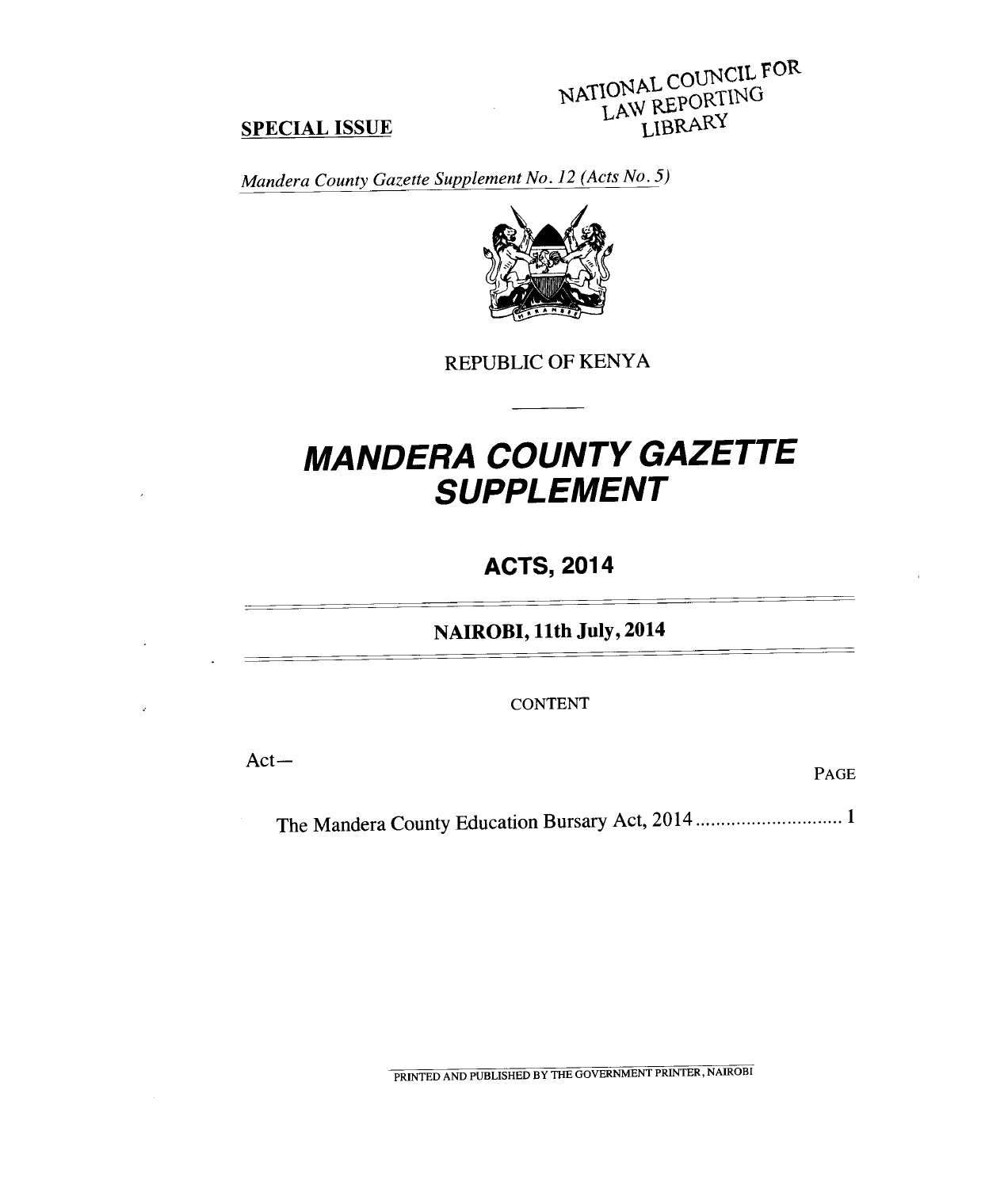#### **THE MANDERA COUNTY EDUCATION BURSARY ACT, 2014**

#### **No. 5 of 2014**

*Date of Assent: 27th May, 2014 Date of Commencement: 1 1 th July, 2014* 

#### **ARRANGEMENT OF CLAUSES**

*Sections* 

#### **PART I—PRELIMNARY**

1—Short title

2—Interpretation

#### **PART II—ESTABLISHMENET OF FUND, OVERSIGHT BOARD AND WARD EDUCATION BURSARY COMMITEEE**

- 3—Establishment of the Fund
- 4—Object and purpose of the Fund
- 5—Establishment of the Board
- 6—Composition of the Board
- 7—Functions of the Board
- 8—Meeting of the Board
- 9—Establishment of Ward Education Bursary Committee
- 10—Function of the Committee
- 11—Meeting of the Committee
- 12—Vacation of office
- 13—Remuneration
- 14— Staff of the Board or Committee

#### **PART HI—FUND ALLOCATION, MANAGMENET AND ELIGIBILITY CRITERIA**

- 15—Beneficiaries of the Fund
- 16—Fund allocation
- 17—Expenditure on the Fund
- 18—Administration of the Fund
- 19—Criteria for awarding bursaries
- 20—Payment of bursaries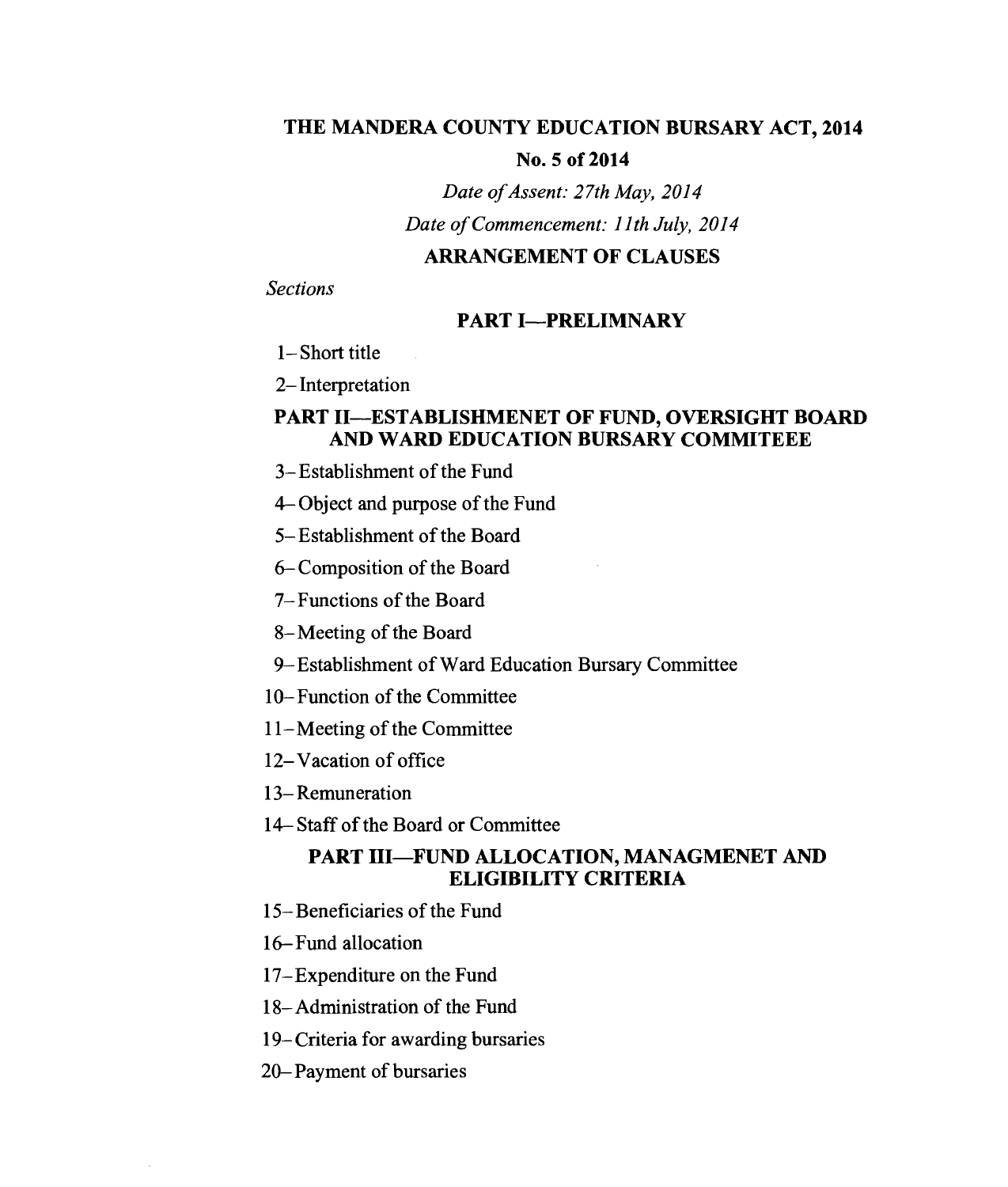- 21—Processes for awarding bursaries
- 22—Bursary conditions

#### **PART IV—FINANCIAL PROVISIONS**

- 23—Financial year
- 24—Annual estimates
- 25—Accounts and audit

#### **PART IV—MISCELLINIUOS**

- 26—Winding —up of the Fund
- 27—County champion and patron
- 28—Guiding principle
- 29—General penalty
- 30—Regulations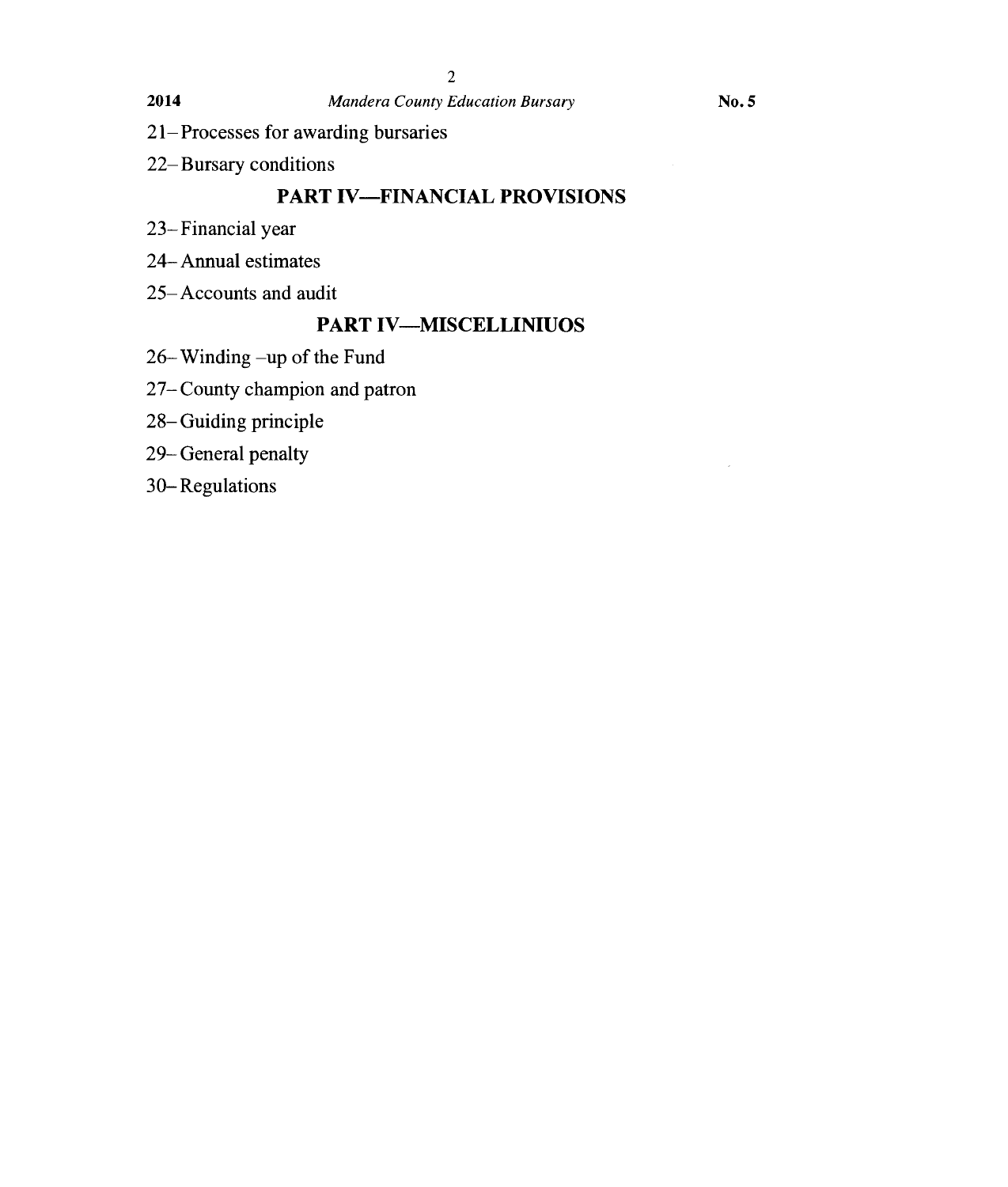#### **THE MANDERA COUNTY EDUCATION BURSARY ACT, 2014**

**AN ACT of the County Assembly of Mandera to provide for establishment of a fund for bursaries tenable in Secondary Schools and Tertiary Institutions; to provide for establishment of a County Education Bursary Board and Ward Education Bursary Committee; to provide for management and administration of the Fund, and for connected purposes** 

**ENACTED** by the County Assembly of Mandera as follows—

#### **PART 1—PRELIMNARY**

1. This Act may be cited as the Mandera County Short title. Education Bursary Act, 2014.

2. In this Act, unless the context otherwise requires— Interpretation.

"Administrator of the Fund" means a person designated as such under Section (19) of the Act;

"Board" means the Mandera County Education Bursary Board established under Section (5) of the Act;

"Committee" means Ward Education Bursary Committee established under Section (9) of this Act;

"Executive Committee Member" means the County Executive Committee Member for the time being responsible for matters relating to Education;

"Chief Officer" Means the Officer for the time being responsible for matters relating to Education;

"Fund" means the Mandera Education Bursary Fund established under Section (3) of this Act;

"County Assembly" means County Assembly for Mandera County elected in accordance with Article 177 of the Constitution;

"Governor" means the County Governor for Mandera County elected in accordance with Article 180 of the Constitution;

"Member" means an elected or nominated Member of the County Assembly;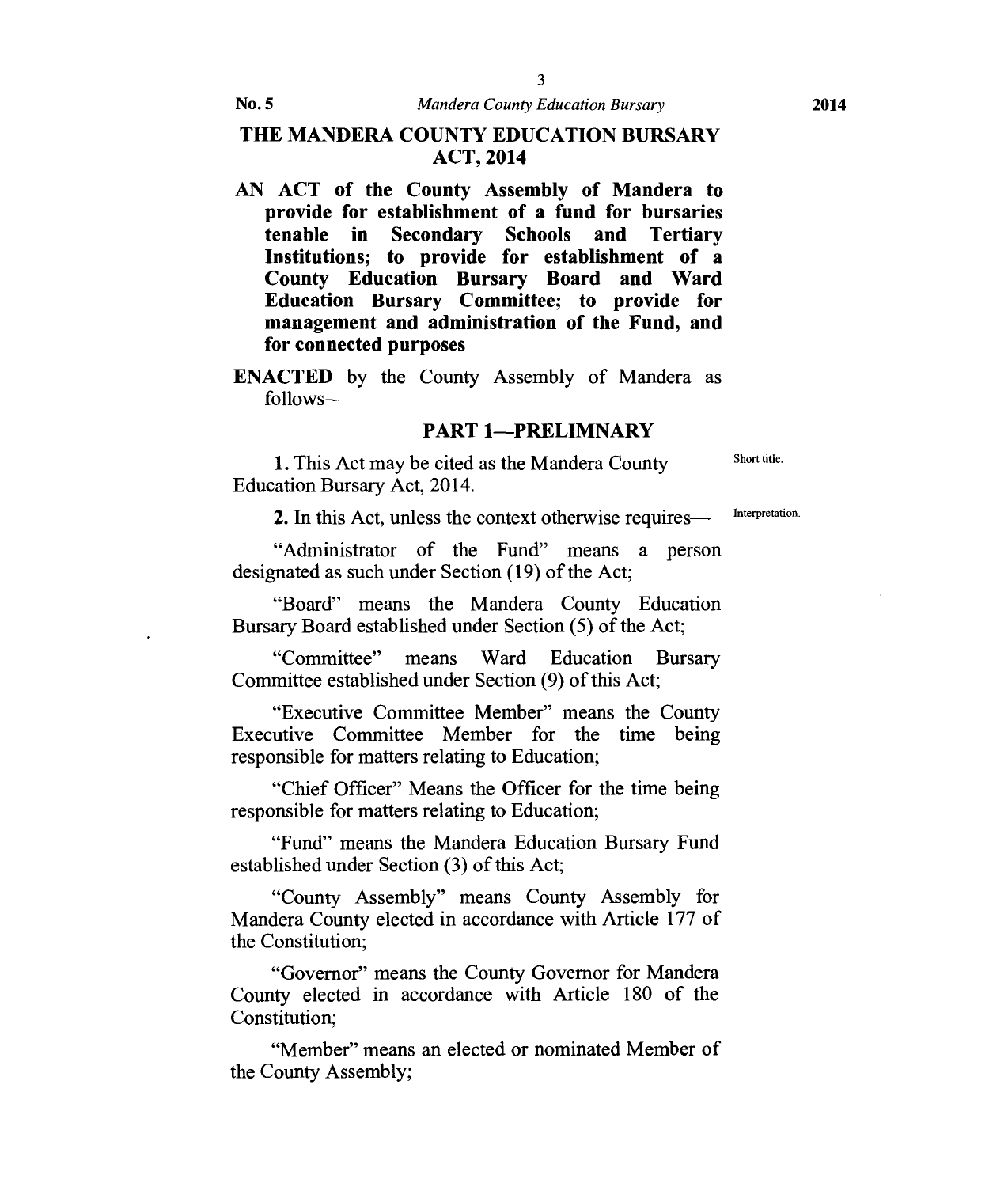"Tertiary institution" means an institution registered as University, College, Technical or other institution of further or post-Secondary training;

"Resident" means any person who resides or whose parents reside within the County of Mandera at the time of application or any person whose national identification documents or his or her parent's identification documents indicate his or her affiliation to Mandera County.

"Ward" means one of the wards into which Mandera County is divided.

"Department" means department for the time being responsible for matters relating to Education.

#### **PART II—ESTABLISHMENET OF FUND, OVERSIGHT BOARD AND WARD EDUCATION BURSURY COMMITEEE**

**3.** (1) There is established a fund to be known as the  $\frac{\text{Estabilishment of the}}{\text{End}}$ Bursary Fund. Fund.

(2) The Fund shall consist of—

(a) monies appropriated for the Fund each fiscal year;

(b) grants and donations;

(c) income generated from the proceeds of the Fund.

(3) There shall be paid out of the Fund payments in respect of any expenses incurred in pursuance of the objects and purposes for which the Fund is established.

**4.** The object and purpose of the Fund is to—

Object and purpose of the Fund

- (a) increase access to secondary education and tertiary studies.
- (b) support needy student proceeding with secondary, tertiary and technical studies;
- (c) provide special grants to students undertaking Technical or Science Courses;
- (d) promote an integrated strategic approach in addressing education, training and skills addressing education, training and skills development;
- $(e)$  fulfill the Department's social responsibility through funding of secondary education and tertiary studies;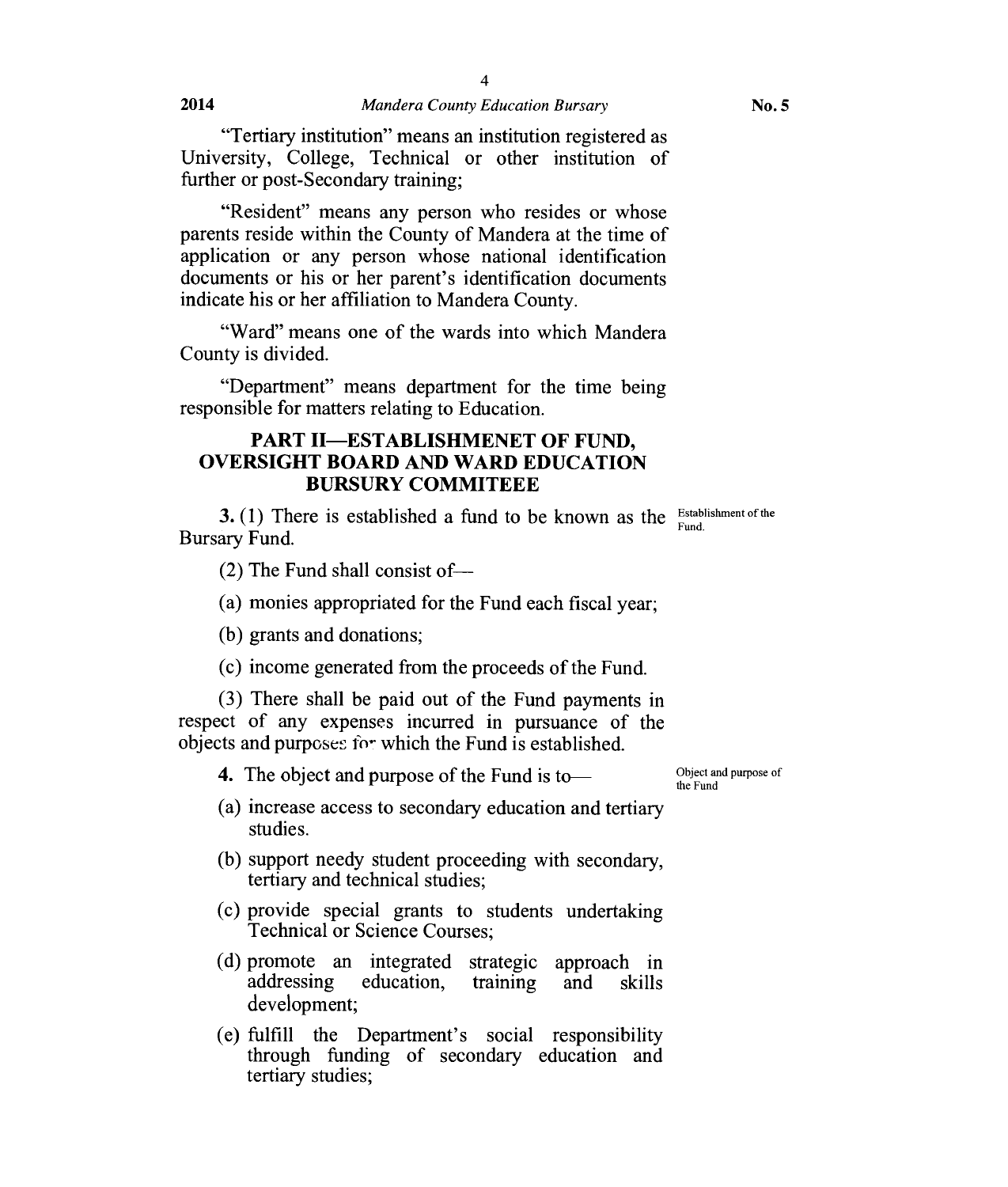- (f) reduce disparities and inequalities in provision of secondary school education and tertiary studies;
- (g) expand access to finances in promotion of education at all levels;
- (h) model an alternative framework in funding education and social programs.

**5.** There is established a Board to be known as the  $\frac{\text{Estabilisment of the}}{\text{Board}}$ Mandera County Education Bursary Board.

**6.** (1) The Board shall be an incorporated body with  $\frac{\text{Composition of the}}{\text{Roral}}$ perpetual succession and a common seal and shall in its corporate name be capable of;

- (i) suing and being sued;
- (ii) taking purchase or otherwise accruing holding charging or disposing of movable and immovable property;
- (iii) borrowing money or making investment;
- (iv) doing or performing all other acts or things for the proper performance of its function under this Act which may lawfully be done or performed by a body corporate.

The Board shall consist of—

- (a) the chairperson of the Board who shall be nominated, subject to Subsection (4), by the Executive Committee Member and appointed by the Governor with the approval of the County Assembly;
- (b) the Chief Officer responsible for matters relating to finance;
- (c) the Chief Officer responsible for matter relating to Education;
- (d) the Chief Executive Officer who shall be competitively employed by the County Public Service Board and who shall be the secretary to the board;
- (e) the Chief Executive Officer appointed under section  $6(1)(d)$  shall be the Accounting Officer of the Board and has overall financial and the Board and has overall financial Administration responsibilities for the fund.

Board

Board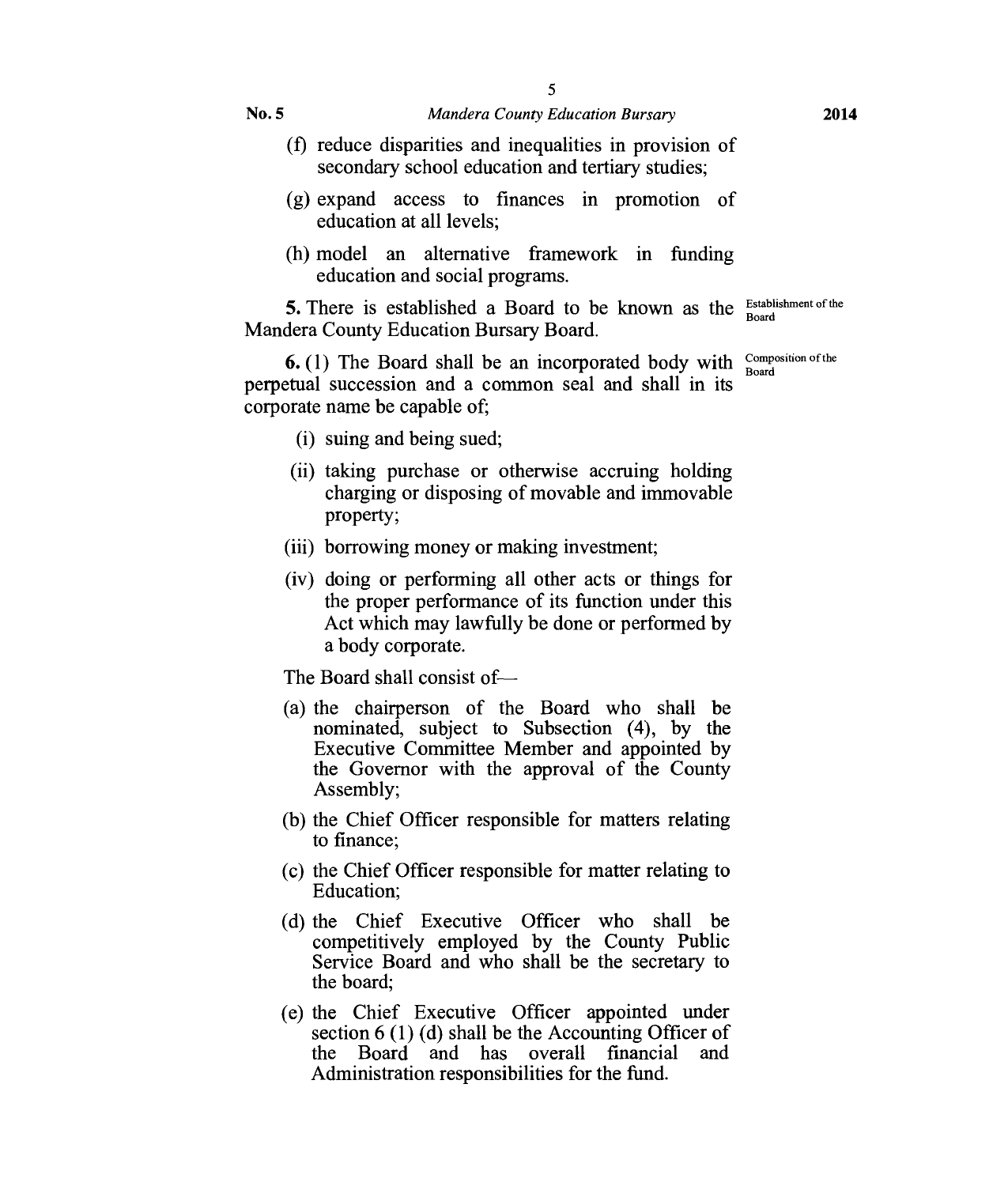#### **2014** *Mandera County Education Bursary* **No. 5**

- (f) six persons appointed by the Executive Committee Member of whom;
	- (i) one representing the civil society;
	- (ii) one person representing the Ministry of Education;
	- (iii) one person representing women;
	- (iv) on person representing persons with disabilities;
	- (v) one person representing religious leaders; and
	- (vi) one person representing the youth.
- (g) the chairperson of the board, the CEO and the six persons nominated by the CEC of education to be submitted to the Assembly for Approval.

(2) The Board member shall serve for a period of five years renewable only once.

(3) The Executive Committee Member shall cause the names of persons constituting the Board to be published in the Mandera County Gazette.

(4) A person shall not be appointed a chairperson under Subsection (1) (a) unless that person—

- (a) holds a minimum of university degree from a recognized institution or its equivalent;
- (b) five years' work experience; and
- (c) Fulfills requirements of Chapter Six of the Constitution.

7. the functions of the Board shall be to Functions of the Board

- (a) supervise all the assets of the Education Bursaries Fund;
- (b) provide the overall management, design and oversight the Fund;
- (c) approve disbursement of the Fund;
- (d) receive reports on the performance of the Fund from the Ward Education Bursary Committee established under Section (9) of this Act;
- (e) develop relevant guidelines and review them as the need arises, to guide the operations and implementation of the Fund;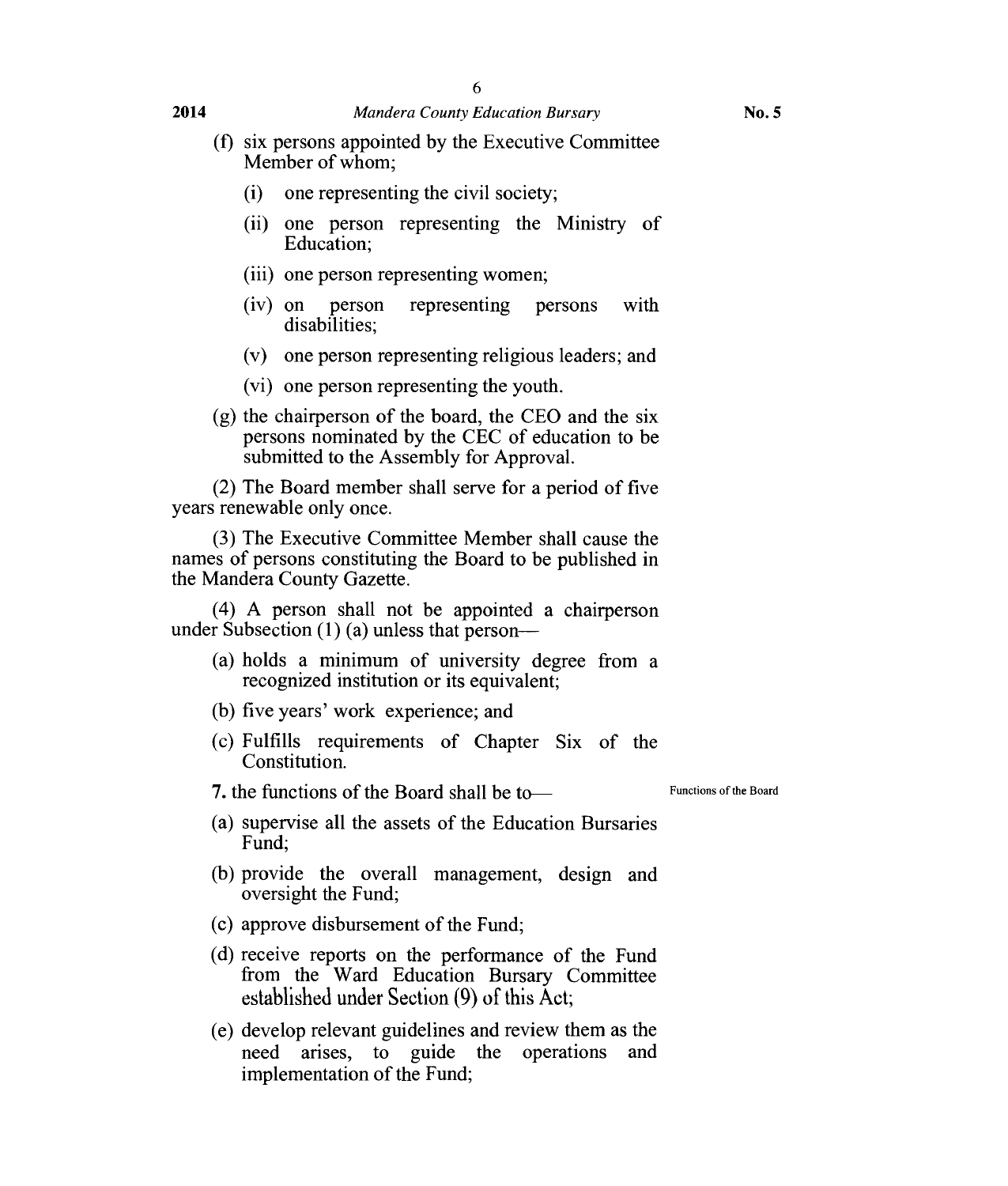- (f) monitor and evaluate the programs and activities under the Fund;
- (g) prepare annual report on the operations and performance of the Fund to the Assembly and;
- (h) review recommendations of the ward education bursary committee on the list of applicants and ensure right procedures have been followed and the approved applicants have been identified in a fair and transparent manner;
- (i) to ensure timely and efficient disbursement of funds to respective ward bursary committee.

8. (1) The business and affairs of the Board shall be Meetings of the Board conducted in accordance with the First Schedule.

(2) Except as provided in the First Schedule, the Board may regulate its own affairs.

(3) The Board may invite any person to attend any of its meetings and to participate in its deliberations, but that person shall not vote on any matter requiring decision of the Board.

as the Ward Education Bursary Committee (hereafter 9. (1) There is established a Committee to be Known Bursary Committee referred to as "The Committee") in every Ward.

(2) The Committee shall be an unincorporated body consisting of—

- (a) the Ward administrator or his representative;
- (b) County Assembly member elected from the respective ward as a patron;
- (c) sub-county accountants who shall be the ward fund manager;
- (d) area Education Officer;
- (e) four persons appointed by the CEC Member in consultation with the elected MCA representing the ward of whom;
	- (i) one person represents religious leaders;
	- (ii) one person represents women interest within the ward;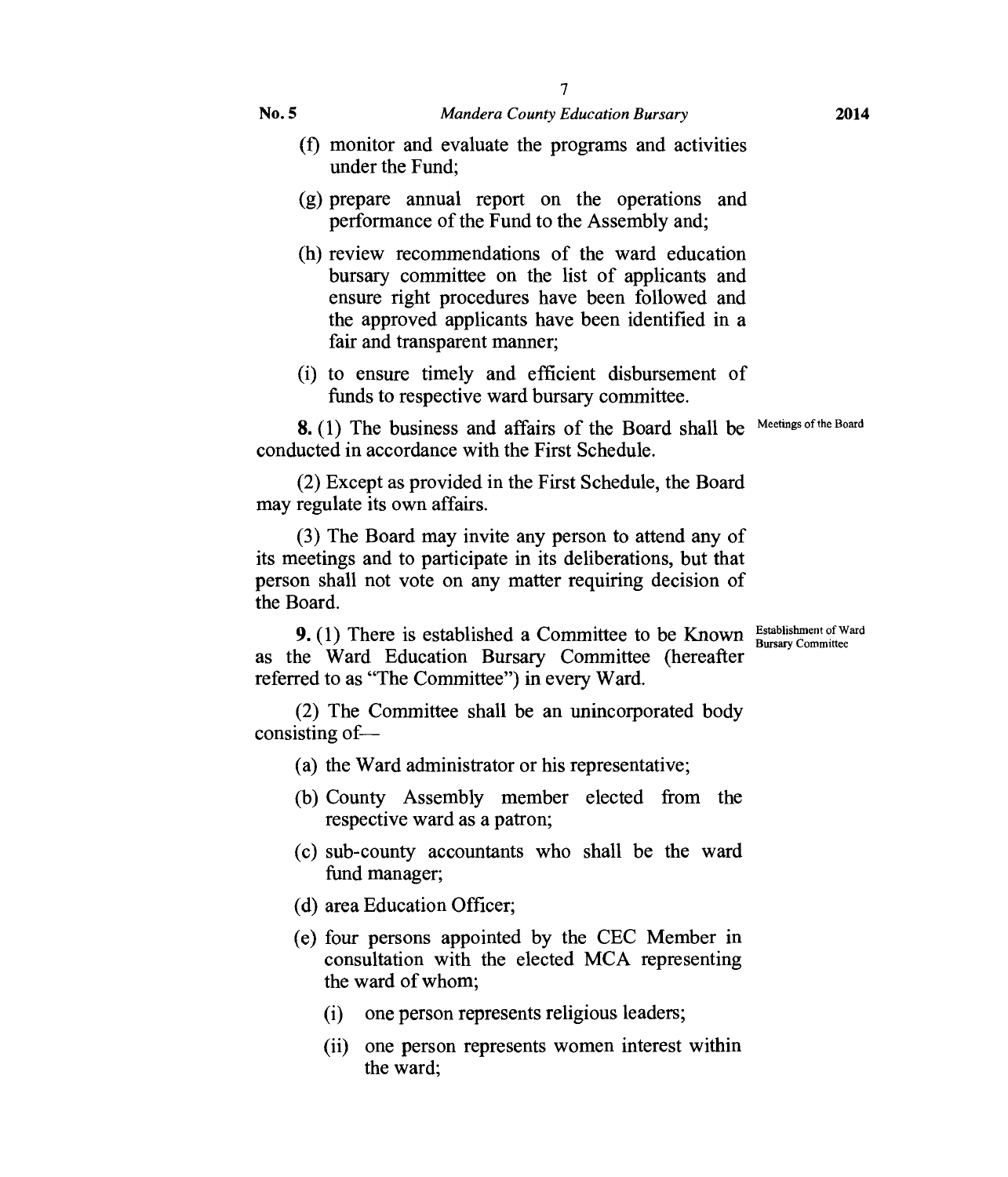- (iii) one person represents the youth; and
- (iv) one person representing persons with disabilities.

(3) The Committee shall serve for a period of five years renewable only once.

(4) The Executive Member shall cause the names of persons constituting the Committee to be published in the Mandera County Gazette.

(5) The respective Ward Administrator shall provide the necessary secretariat services to the Committee.

(6) The four persons appointed under sub section (d) shall elect from among themselves, one person to be the chair of WBC.

10. (1) The Function of the Committee shall be to—

(a) issue and receive bursary application forms;

- (b) vet bursary applicants using the established criteria;
- (c) identify the candidates within the Ward using guidelines provided by the Board;
- (d) manage and oversee the implementation of the Fund at the Ward level; and
- (e) compile, update and forward progress reports to the Board semiannually;
- (f) to verify and ensure that all bursary payments are dispatched to the relevant institution;
- (g) decide on who amongst the applicants receive the bursary funds;
- (h) ensure efficient management of the fund;
- (i) perform such other duties as the committee may deem necessary from time to time for the proper management of the funds.

(2) The Committee shall meet for a maximum of twelve times a year.

11. (1) The business and affairs of the Committee shall  $\frac{\text{Meetings of the}}{\text{Committee}}$ be conducted in accordance with the Second Schedule. Committee

(2) Except as provided in the Second Schedule, the Committee may regulate its own affairs.

Function of the Committee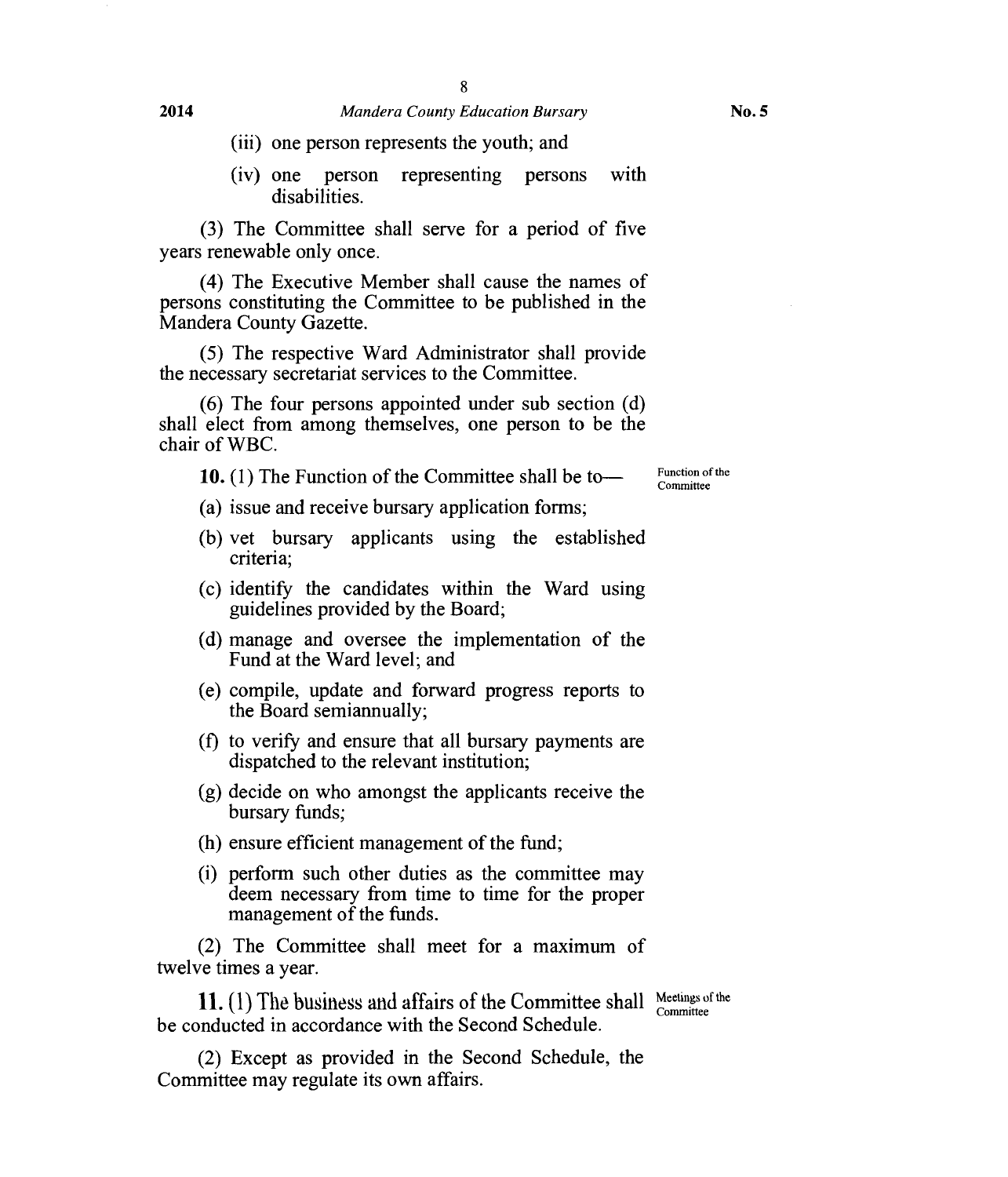(3) The Committee may invite any person to attend any of its meetings and to participate in its deliberations, but that person shall not vote on any matter requiring decision of the Committee.

12. (1) A person shall cease to be a member of the Vacation of office Board if such person—

- (a) is unable to perform the functions of his office by reason of mental or physical infirmity;
- (b) is adjudged bankrupt;
- (c) is convicted of a criminal offence and sentenced to a term of imprisonment of more than six months;
- (d) is absent from three consecutive meetings of the Board without the permission of the Board;
- (e) resigns in writing, addressed, in the case of the Chairperson to the Executive Committee, and in the case of any other member, to the Chairperson; Or
- (f) violates Chapter Six of the Constitution.

(2) The provisions of Subsection (1) may apply to the Committee member with the necessary modifications.

13. (1) The chairperson and members of the Board Remuneration shall be paid such remuneration and allowances as the County Public Service Board shall, in consultation with the Executive Committee Member responsible for Finance, determine

(2) The chairperson and members of the ward committee shall be paid such remuneration and allowances as the County Public Service Board shall, in consultation with the Executive Committee Member responsible for Finance, determine

14. (1) The Board may appoint such officers, agents Staff of the Board and staff as are necessary for the proper and efficient discharge of the functions of the Board under this Act upon such terms and conditions of service as the County Public Service Board may determine

(2) In determining the necessary staff, the County Public Service Board shall consider County Public wage sustainability and ensure overall costs shall not exceed 5% provided in Section 16 (1) (a) of this Act.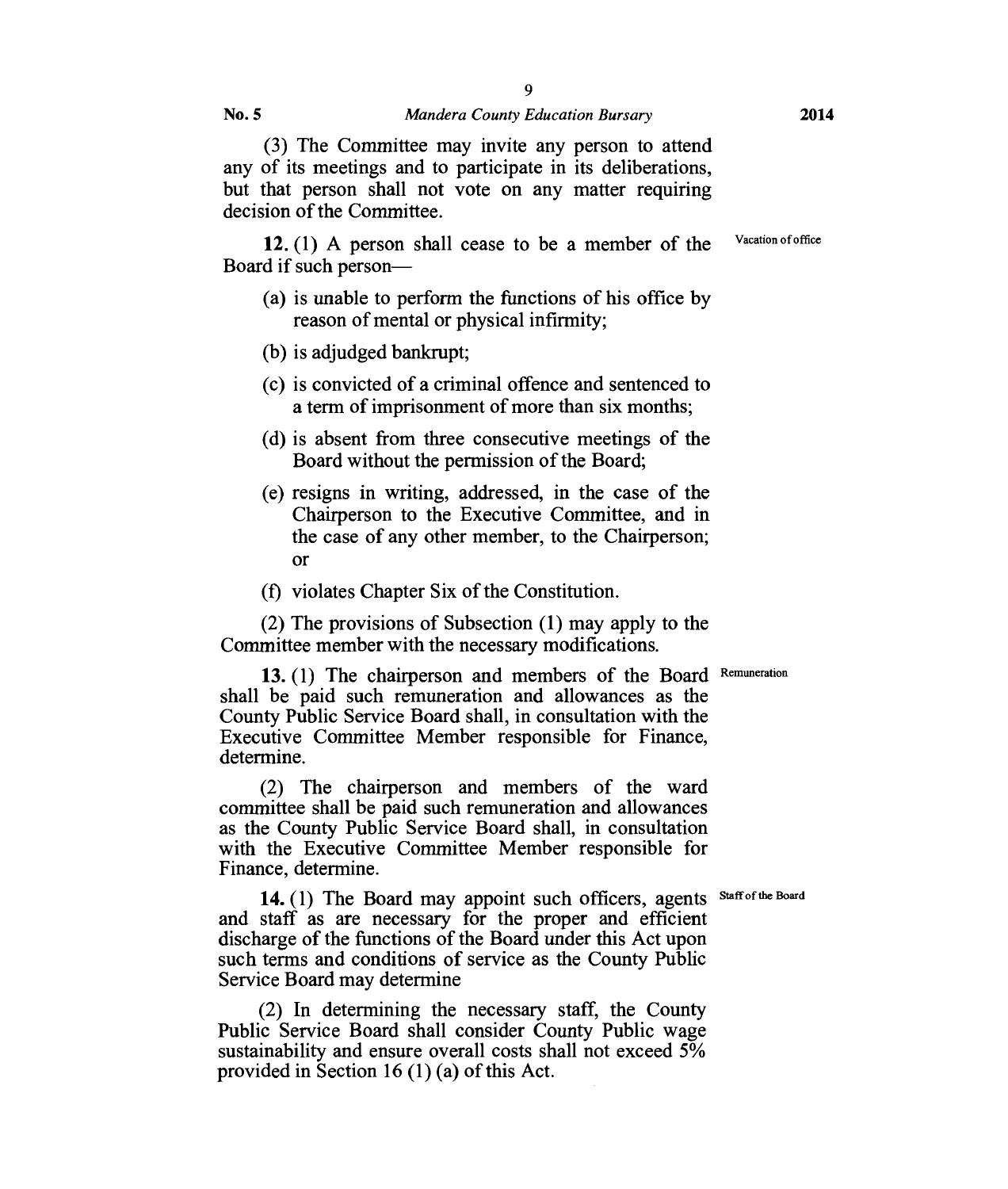(3) The officers, agents and staff of the Board shall be paid such remuneration and allowances as the County Public Service Board shall, in consultation with the Executive Committee Member responsible for Finance determine

#### **PART III—FUND ALLOCATION, MANAGMENT AND ELIGIBILITY CRITERIA**

**15.** (1) The Beneficiaries of the Fund are—

- (a) Deserving Candidates joining secondary schools;
- (b) Deserving Students proceeding with secondary schools;
- (c) Deserving Students joining or proceeding with Post-Secondary Education.

(2) Applicants joining or proceeding with courses deemed critical to the County's needs may be given first preference.

(3) Bursaries shall only be awarded for studies at recognized tertiary institutions and schools.

**16.** (1) The Fund shall be allocated as follows—

- (a) 5% administration fee shall be charged on the total fund allocated and shall be retained by the Board for purposes of facilitating both County and Ward level administration functions; and
- (b) For the remainder of the Fund, the Board shall allocate equitably among the wards.

(2) For the purpose of this Subsection 1(b), The Board shall take into account the following parameters—

(a) population of the Ward;

(b) poverty index.

**17.** (1) The Expenditure incurred on the Fund shall be  $\frac{Expected$  fluxe on the on the basis of and limited to annual work programmes and cost estimates which shall be prepared by the administrator of the Fund and approved by the Board at the beginning of the financial year to which they relate. Fund

(2) Any revision of the approved annual work programme, and of any cost estimate, shall be referred to the Board for approval.

**No. 5** 

Fund allocation

Beneficiaries of the Fund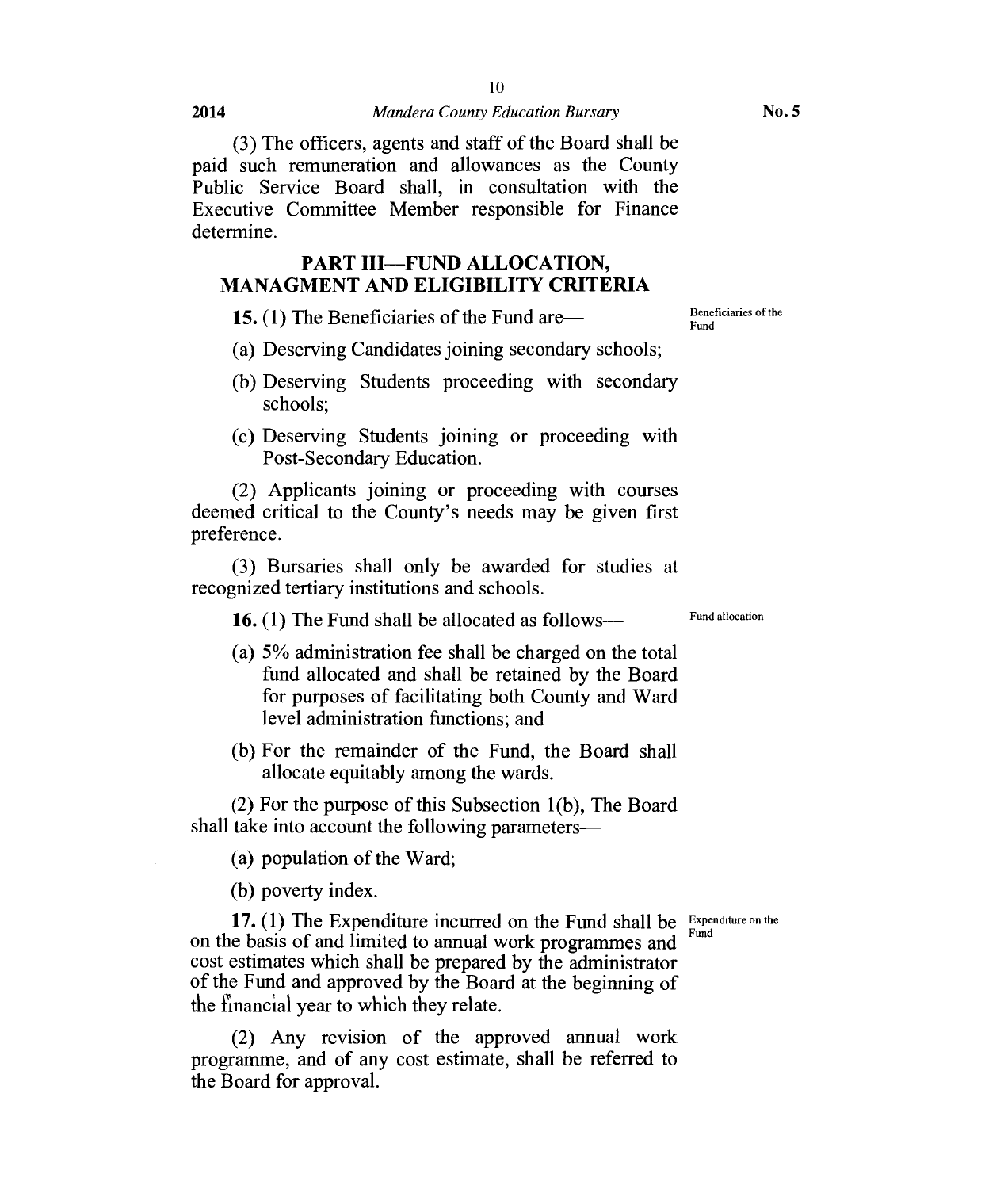18. (1) The CEO of the Board shall be designated as  $\frac{\text{Administration of the}}{\text{Fund}}$ the administrator of the Fund.

- (2) the administrator of the Fund shall—
- (a) supervise and operate a bank accounts at a reputable Bank in the County;
- (b) supervise and control the administration of the Fund;
- (c) consult with Executive Committee Member and the Board on matters relating to the administration of the Fund;
- (d) cause to be kept proper books of account and other books and records in relation to the Fund, of all activities and undertakings financed from the Fund; and
- (e) prepare a quarterly report on the receipt into and issues out of the Fund and submit it to the Executive Committee Member for Gazettement by the  $21<sup>st</sup>$  of every four months.

(3) The bank account mentioned in sub-section 2 (a) shall be operated by a minimum of three signatories, of who the chief executive officer of the board is a mandatory signatory and two other signatories will be designated by the board.

19. Funds shall be disbursed from the Fund under the Fund disbursement following conditions—

- (a) All disbursements from the fund shall be approved and minuted by the Board;
- (b) All disbursements from the Fund shall be to the successful candidates who meet the criteria set by the Board in accordance with provisions of this Act;
- (c) All disbursements from the Fund shall be made through the bank account maintained by the learning institutions;
- (d) The Board shall set out general conditions and requirements for release of funds, to ensure efficient and effective management of the resources.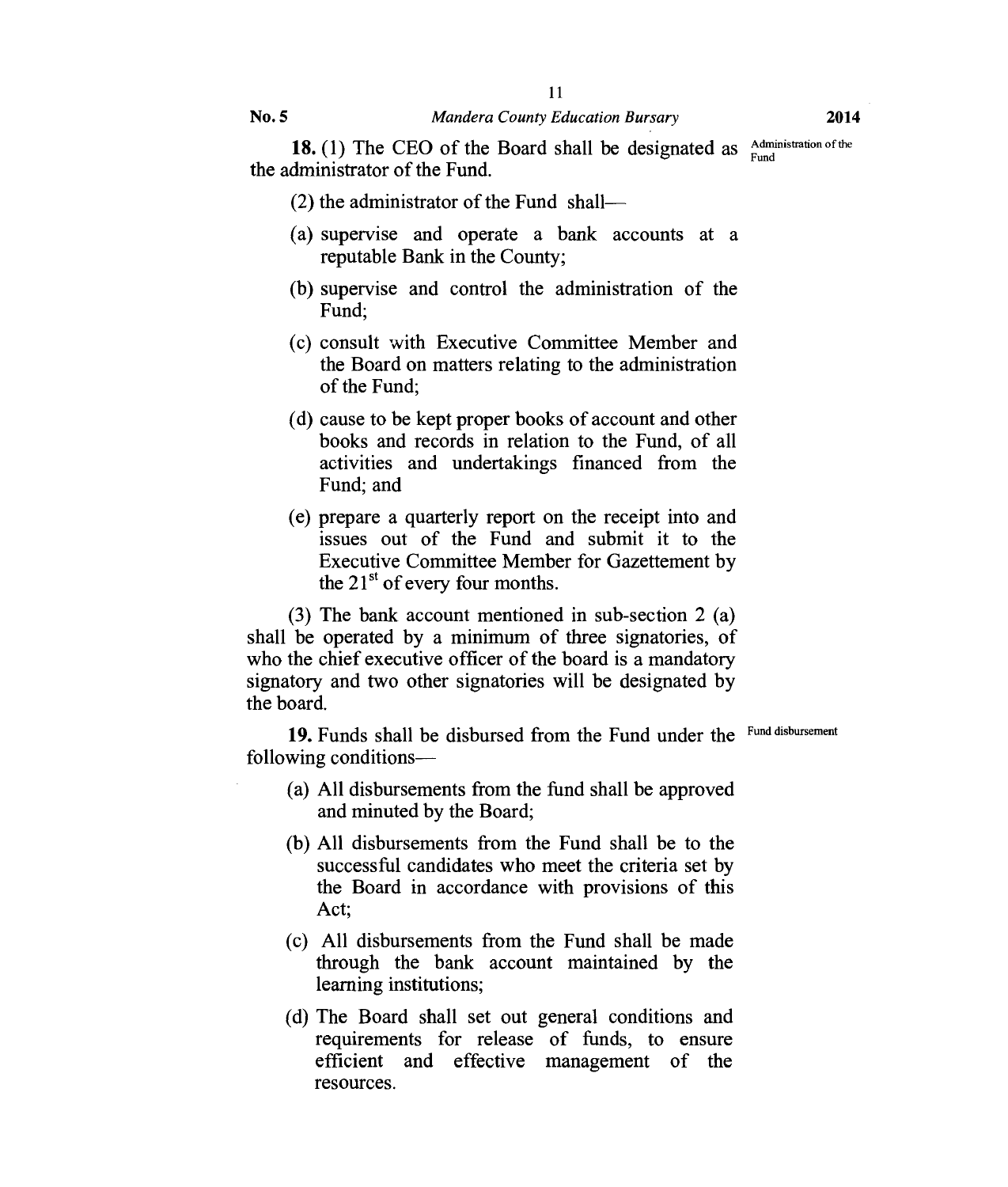20. The Board shall take into consideration the Criteria for awarding bursaries following criteria in awarding education bursary—

- (a) residence of the applicant as specified in Section (2) of this Act;
- (b) financial background of the applicant;
- (c) academic performance of the applicant;
- (d) vulnerability of the applicant.

21. (1) Payments of bursaries may cover the Payments of bursaries following—

(a) tuition fees;

- (b) examination fees where applicable;
- (c) accommodation and meals where applicable; and
- (d) books or library fees where applicable.
- (2) The payments shall not cover—
- (a) travelling expenses; and
- (b) subjects or modules that are repeated.

**22.** (1) The Board may, from time to time, through Processes for awarding bursaries appropriate media publish the time frames for applications and awarding of the education bursaries.

(2) The Board shall consider applications for bursaries taking into consideration the availability of resources.

23. (1) Applications for bursaries must be submitted Bursary conditions on the prescribed application forms for consideration.

(2) Education bursary is awarded based on an academic year, not a financial year.

(3) A bursary recipient must enter into a contract with the department within 15 days of the approval of the bursary.

(4) Contractual commitment of the students must be fully met before the same student shall be considered for next bursary.

(5) Payment of a bursary, which is due for study fees, shall be made directly to the relevant institution after receiving the fee structures or the statements of accounts.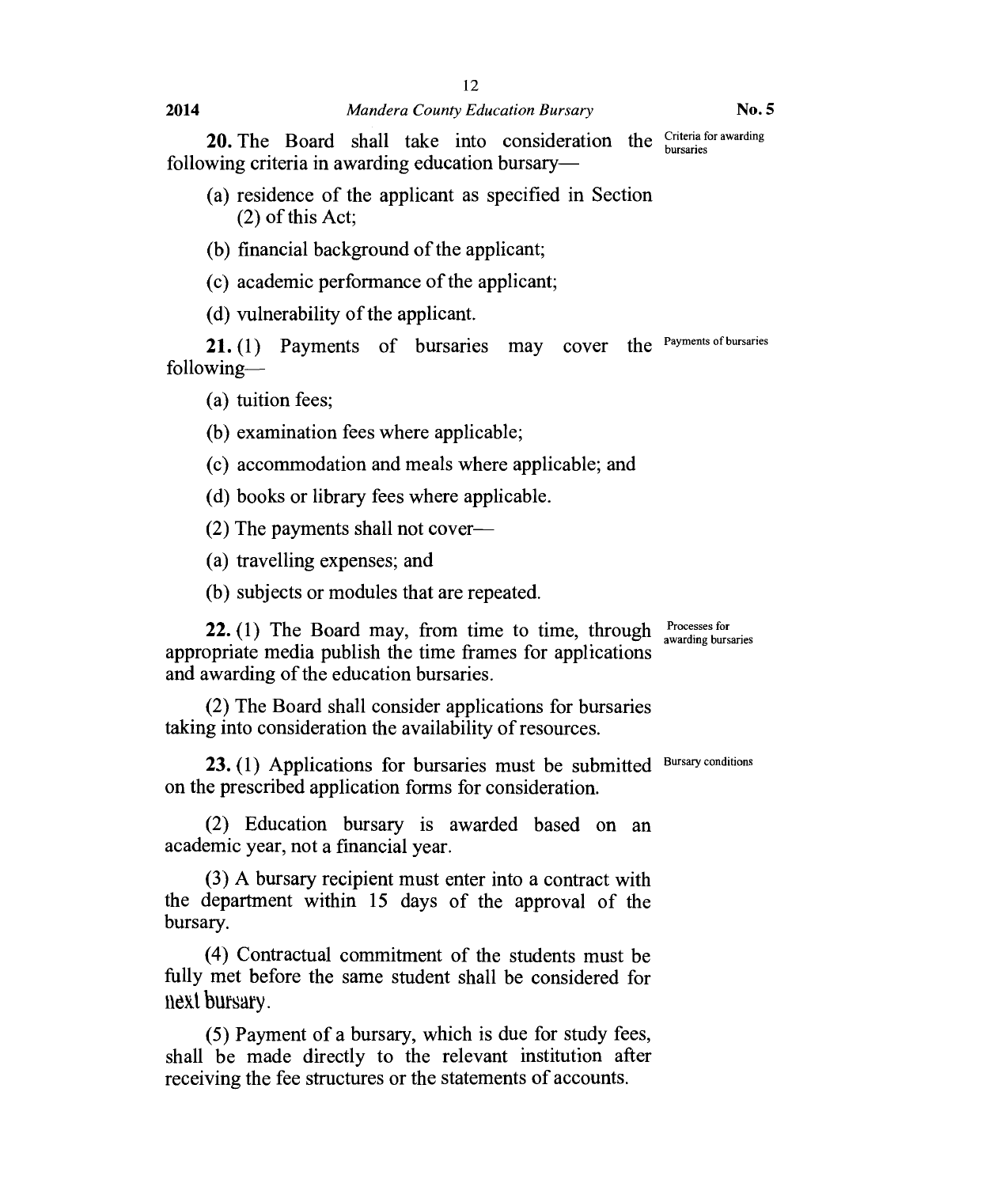(6) Bursary holders shall not receive any financial assistance before they submit results or letters of admission and/or proof of registration to the Board.

(7) No monies shall be paid out for failed or repeated subjects.

(8) The access by bursary applicants, shall be on a first come first served basis, subject to assessment and approval of the applications;

(9) A confirmation letter to pay the bursary may be forwarded to the applicant and the institution.

(10) The names of students awarded bursary and the amount given shall be published through notice boards, electronic means or other appropriate media.

#### **PART IV—FINANCIAL PROVISIONS**

24. The financial year of the Fund shall be the period Financial year. of twelve months ending on the thirtieth day of June in each year.

25. (1) Before the commencement of each financial Annual estimates year, the Board shall cause to be prepared estimates of the revenue and expenditure of the Fund for that year.

(2) The annual estimates shall make provision for all the estimated expenditure of the Fund for the financial year concerned and, in particular, shall provide for—

- (a) funding of Secondary and tertiary study fees.
- (b) payment of the salaries, allowances, gratuities and other charges in respect of the staff and members of the Board; and ward committees; and
- (c) maintenance of buildings and grounds of the Board.

(3) The annual estimates and expenditure shall be approved by the Board.

26. (1) The Board shall cause to be kept proper books Accounts and audit and records of account of the income, expenditure, assets and liabilities of the Board.

(2) Within a period of three months after the end of each financial year, the Office shall submit to the County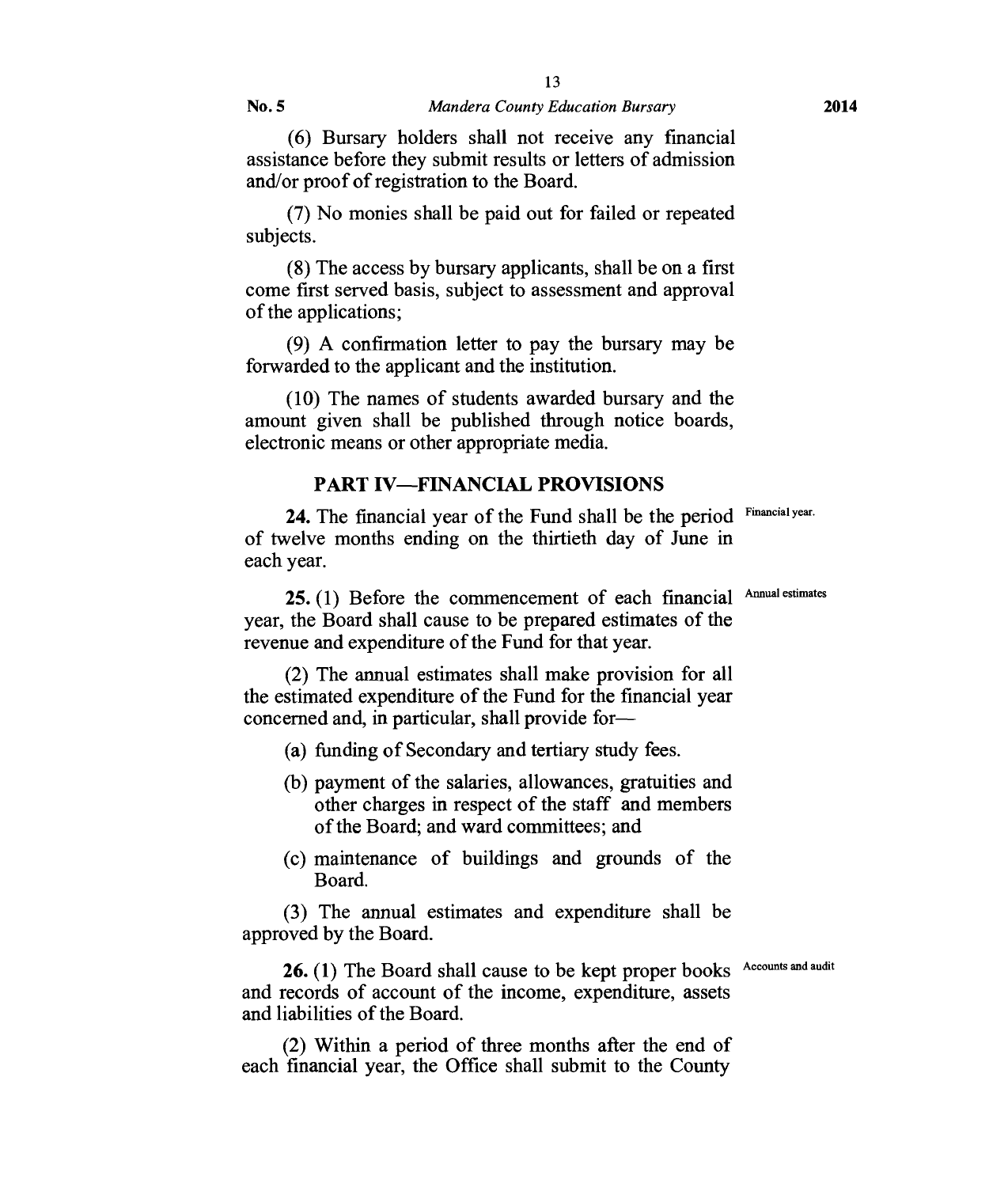Auditor the accounts of the Board in respect of that year together with a—

- (a) statement of the income and expenditure of the Board during that year; and
- (b) statement of the assets and liabilities of the Board on the last day of that financial year.

(3) The annual accounts of the Board shall be prepared, audited and reported upon in accordance with the Public Audit Act, 2013.

#### PART **V—MISCELLANEOUS**

**27.** In the event of winding up of the Fund, the cash  $\frac{\text{Winding-up of the}}{\text{End}}$ balance shall be transferred to the County Exchequer Account while other assets of the Fund shall be transferred to the Department. Fund

**28.** (1) The Governor shall be the County Champion  $\frac{\text{County champion and}\text{parton}}{\text{parton}}$ and Patron and shall give overall policy direction to enhance the Fund's prestige and profile.

(2) In furtherance to sub-section (1), the Governor shall—

- (a) receive annual report on the performance of the Fund and review the implementation progress;
- (b) set the overall agenda for the Fund, by ensuring commitment at the highest level of the government; and
- (c) recognize the Fund's success stories through an annual awards ceremony.

29. In fulfilling the Act's mandate, the Executive Guiding principle Committee Member, the Board and the Committee must act in accordance with the values and principles set out in the Constitution and any other written law.

**30.** A person who contravenes a provision in this Act General penalty for which a penalty has not been provided for, commits an offence and is liable, on conviction, to a fine not exceeding five hundred thousand shillings or to imprisonment for a term not exceeding five years or to both.

31. The Executive Committee Member may, from Regulations time to time, make regulations for the smooth running of the fund and such regulations shall be approved by the County Assembly before implementation.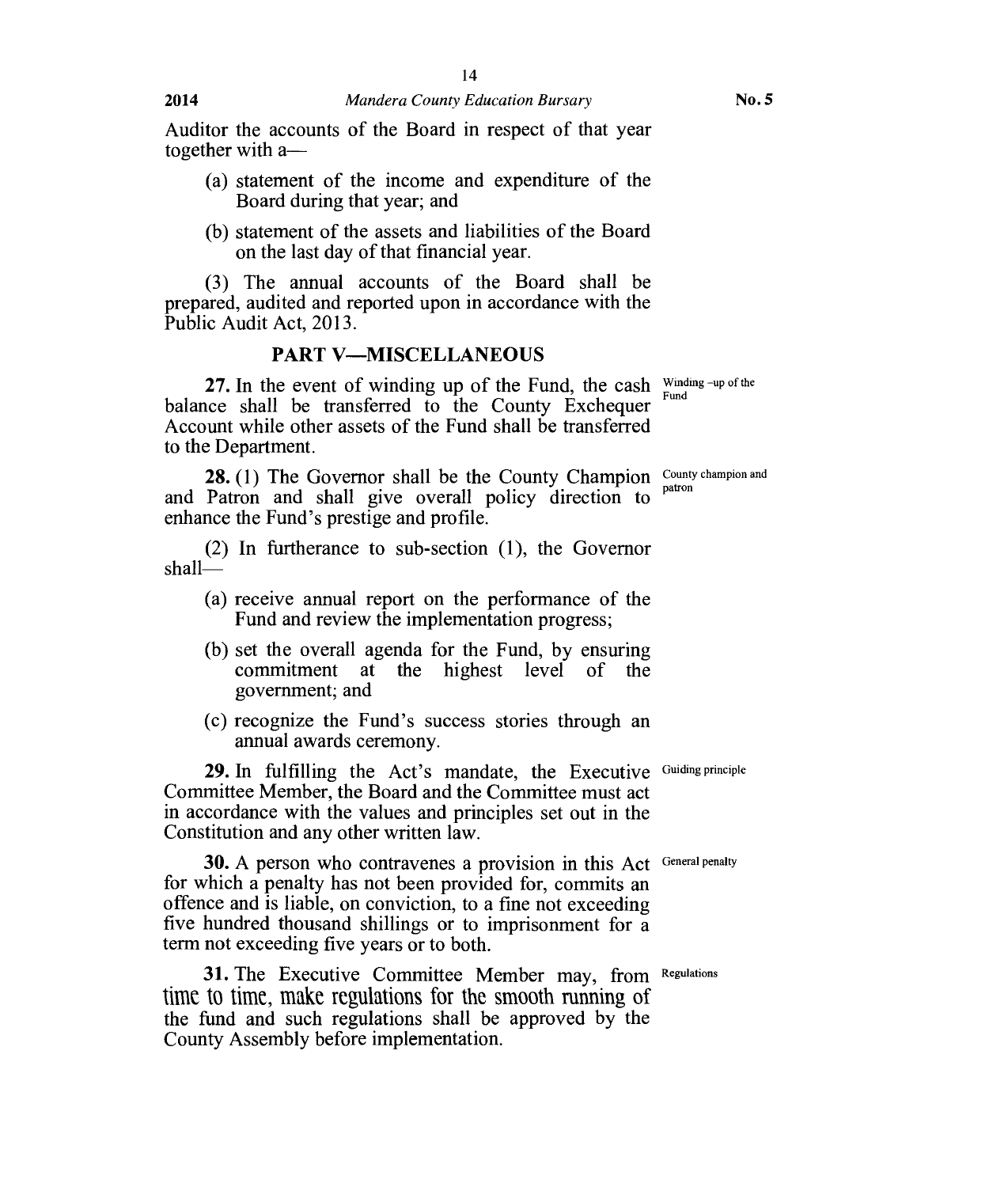#### **FIRST SCHEDULE** (s.8)

#### **MEETINGS PROCEDURES FOR THE BOARD**

1. The Board Chairperson shall convene the first meeting of the Board.

2. The Board shall decide when and where it meets and the meetings shall be convened by the chairperson.

3. The Board shall meet for a maximum of twelve times in every financial year and not more than four months shall elapse between one meeting and the next meeting.

4. Unless three quarters of the members otherwise agree, at least seven days' notice in writing of a meeting shall be given to every member.

5. A meeting shall be presided over by the chairperson or in his or her absence, by the vice-chairperson or in both their absence, by a member of the Board elected by the members present from among their number.

6. The members of the Board shall elect a vice-chairperson from among themselves—

- (a) At the first sitting of the Board; and
- (b) Whenever it is necessary to fill the vacancy in the office of the vice-chairperson.

8. If any person has a personal or fiduciary interest in any matter before the Board, and is present at a meeting of the Board or any committee at which any matter is the subject of consideration, that person shall as soon as is practicable after the commencement of the meeting, declare such interest and shall not take part in any consideration or discussion of, or vote on any question touching such matter.

9. A disclosure of interest made under paragraph 8 shall be recorded in the minutes of the meeting at which it is made.

10.A person who contravenes paragraph 8 commits an offence and is liable, upon conviction, to a fine not exceeding one hundred thousand shillings, or to imprisonment for a term not exceeding Six months, or to both.

11. No member or staff of the Board shall transact any business or trade with the Board.

12. The quorum of the meeting shall be two thirds of the total membership of the board.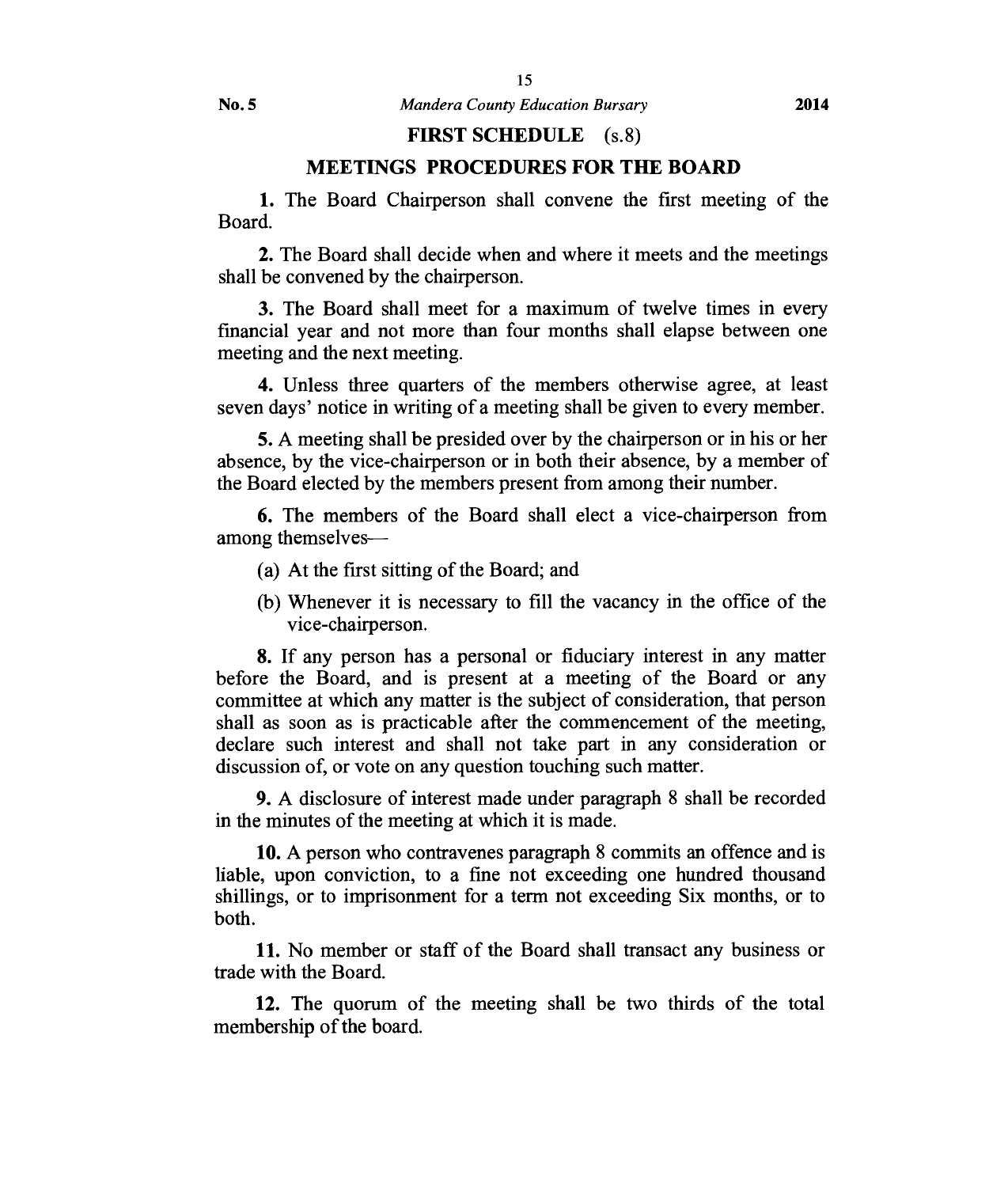13. Matters before the Board shall be decided by a majority of the members present and voting and in the event of equality of votes, the person presiding shall have a casting vote.

14. The Board shall keep minutes of proceedings of its meetings and decisions taken.

#### **SECOND SCHEDULE (s.11)**

#### **MEETINGS AND PROCEDURE FOR THE COMMITTEE**

**1.** The Committee Chairperson shall convene the first meeting of the Committee.

**2.** The Committee shall decide when and where it meets and the meetings shall be convened by the chairperson.

3. The Committee shall meet only thrice in every financial year.

**4.** Unless three quarters of the members otherwise agree, at least seven days' notice in writing of a meeting shall be given to every member.

**5.** A meeting shall be presided over by the chairperson or in his or her absence, by the vice-chairperson or in both their absence, by a member of the Board elected by the members present from among their number.

**6.** The members of the Committee shall elect a vice-chairperson from among themselves—

- (a) at the first sitting of the Committee; and
- (b) whenever it is necessary to fill the vacancy in the office of the vice-chairperson.

**7.** The chairperson and vice-chairperson shall not be of the same gender.

**8.** If any person has a personal or fiduciary interest in any matter before the Committee, and is present at a meeting of the Committee or any committee at which any matter is the subject of consideration, that person shall as soon as is practicable after the commencement of the meeting, declare such interest and shall not take part in any consideration or discussion of, or vote on any question touching such matter.

**9.** A disclosure of interest made under paragraph 8 shall be recorded in the minutes of the meeting at which it is made.

**10.** A person who contravenes paragraph 8 commits an offence and is liable, upon conviction, to a fine not exceeding one hundred shillings, or to imprisonment for a term not exceeding Six months, or to both.